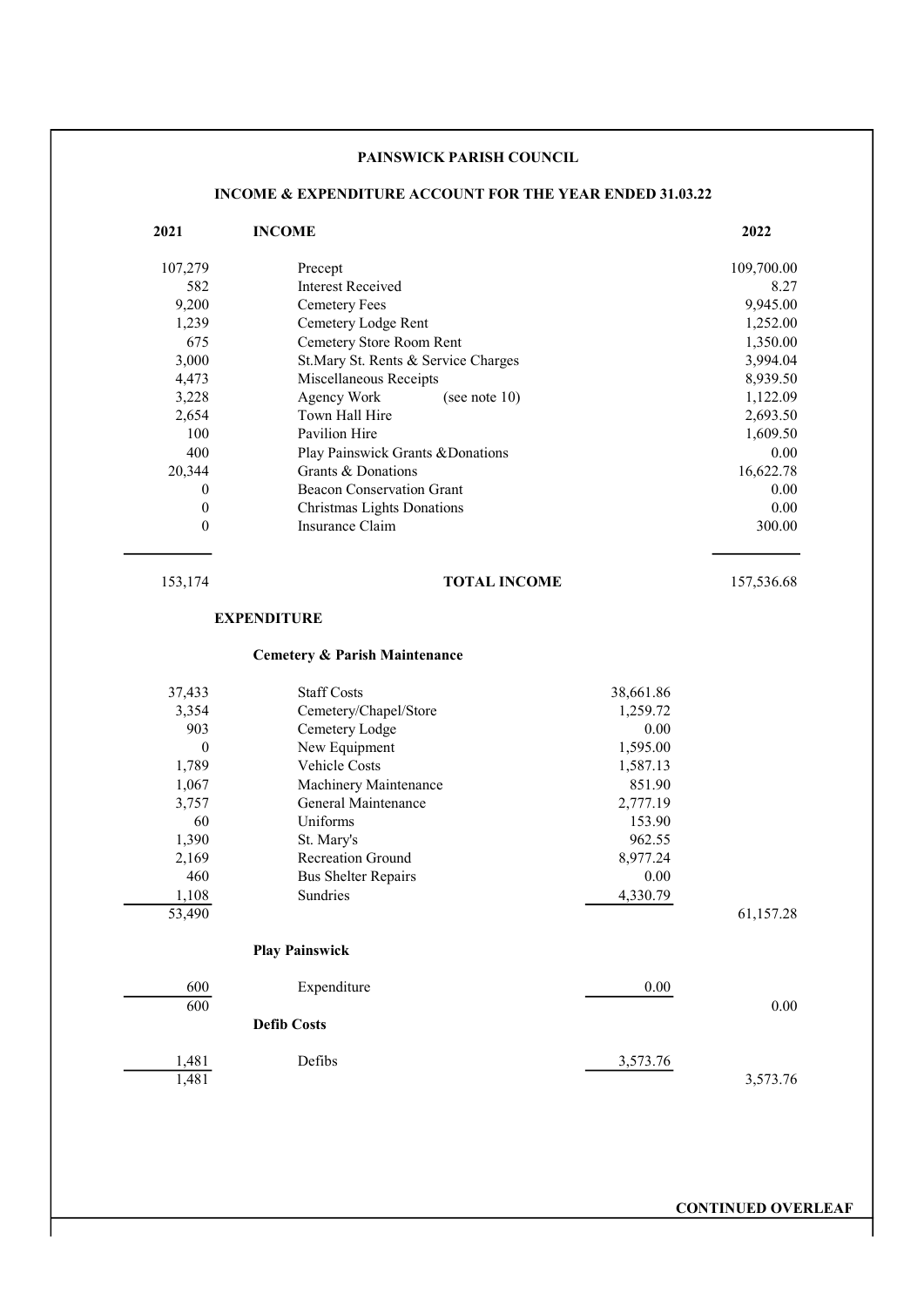|                  |                     |           | <b>CONTINUED B/FWD</b> |  |
|------------------|---------------------|-----------|------------------------|--|
| 2021             | <b>Town Hall</b>    | 2022      |                        |  |
| 3,393            | Water/Light/Heat    | 2,931.82  |                        |  |
| 1,400            | Cleaning            | 1,560.68  |                        |  |
| $\theta$         | New Equipment       | 1,332.99  |                        |  |
| 1,410            | General Maintenance | 7,895.02  |                        |  |
| $\boldsymbol{0}$ | Sundries            | 0.00      |                        |  |
| $\theta$         | Rates               | 0.00      |                        |  |
| 6,203            |                     | 13,720.51 |                        |  |
| $\boldsymbol{0}$ | <b>Plantation</b>   | 0.00      |                        |  |
| $\boldsymbol{0}$ | Footpaths           | 423.00    |                        |  |
| $\boldsymbol{0}$ | <b>Traffic</b>      | 0.00      |                        |  |

## Administration & central Services

| 24,850           | <b>SURPLUS (DEFICIT) FOR THE YEAR</b>    |           | (254.01)   |
|------------------|------------------------------------------|-----------|------------|
| 128,324.00       | <b>TOTAL EXPENDITURE</b>                 |           | 157,790.69 |
| 66,550           |                                          |           | 78,916.14  |
| 0                | Legal Fees                               | 539.23    |            |
| 820              | Website                                  | 1,990.83  |            |
| 93               | Xmas Lights                              | 0.00      |            |
| 415              | <b>Audit Fees</b>                        | 715.00    |            |
| $\theta$         | Build back fund                          | 10,800.42 |            |
| $\theta$         | Neighbourhood Warden                     | 0.00      |            |
| $\boldsymbol{0}$ | <b>Educational Courses</b>               | 85.00     |            |
| 1,749            | Subscriptions                            | 1,177.30  |            |
| 189              | Loan Interest                            | 132.74    |            |
| 3,665            | Grants & Donations<br>$($ see note 9 $)$ | 3,250.00  |            |
| 750              | <b>Tourist Information Centre</b>        | 750.00    |            |
| 100              | Chairman's Allowance                     | 191.48    |            |
| 800              | <b>Councillors' Allowances</b>           | 1,200.00  |            |
| 2,723            | Youth Club & Pavilion                    | 3,136.32  |            |
| $\theta$         | Wards                                    | 0.00      |            |
| 1,004            | Sundries                                 | 947.67    |            |
| 4,136            | Insurance                                | 4,753.11  |            |
| 118              | Postage                                  | 55.70     |            |
| 116              | Printing/Stationery/Publications         | 582.58    |            |
| 80               | <b>Equipment Maintenance</b>             | 350.30    |            |
| 768              | New Equipment                            | 0.00      |            |
| 63               | Mobile telephone                         | 218.08    |            |
| 643              | Telephone/Broadband                      | 401.00    |            |
| 48,318           | <b>Staff Costs</b>                       | 47,639.38 |            |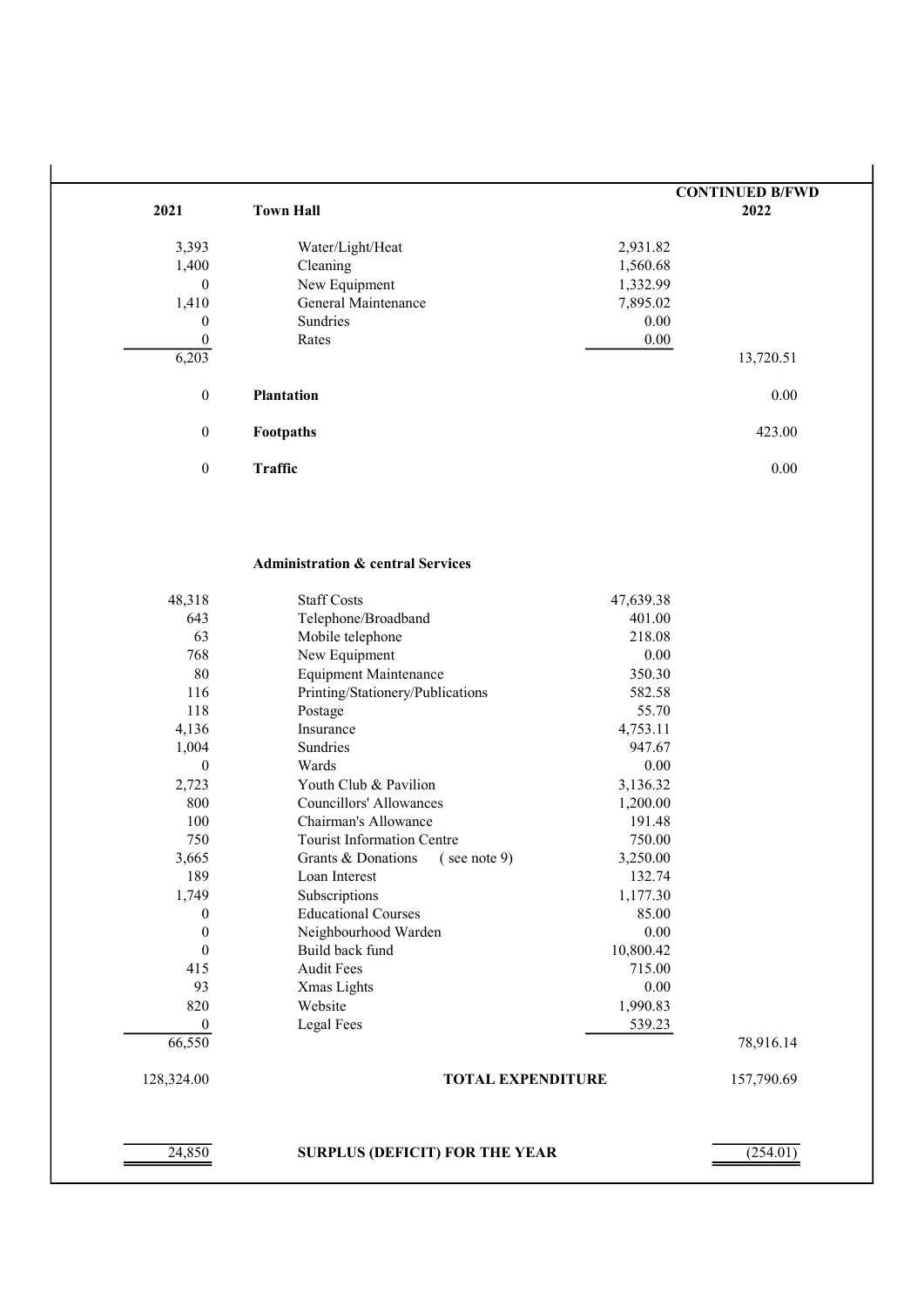|                  | PAINSWICK PARISH COUNCIL                  |           |           |
|------------------|-------------------------------------------|-----------|-----------|
|                  | <b>BALANCE SHEET AS AT 31.03.22</b>       |           |           |
| 2021             |                                           |           | 2022      |
|                  | <b>CURRENT ASSETS</b>                     |           |           |
| 10,014           | Lloyds Bank PLC - General A/c             | 10,779.56 |           |
| 33,130           | Lloyds Bank PLC - Flexible Savings A/c    | 29,353.98 |           |
| 100              | Petty Cash                                | 100.00    |           |
| 34,335           | <b>Earmarked Reserves</b><br>(see note 7) | 34,338.84 |           |
| 3,651            | Post Office A/c<br>(see note 8)           | 3,651.47  |           |
| 11               | Special Events A/c<br>(see note 8)        | 11.20     |           |
| $\boldsymbol{0}$ | Traffic Fund<br>(see note 8)              | $0.00\,$  |           |
| 1,747            | Debtors (VAT Refund)                      | 2,339.78  |           |
| 82,988           |                                           |           | 80,574.83 |
|                  | <b>CURRENT LIABILITIES</b>                |           |           |
| $\boldsymbol{0}$ | Pavilion Project                          | $0.00\,$  |           |
| (715)            | Creditors                                 | (715.00)  |           |
| (715)            |                                           |           | (715.00)  |
|                  |                                           |           |           |
| 82,273           |                                           |           | 79,859.83 |
|                  | <b>REPRESENTED BY</b>                     |           |           |
| 51,915           | Income & Expenditure a/c Bal. B/fwd       | 76,765.39 |           |
| 24,850           | Add Surplus (Deficit) for 21/22           | (254.01)  |           |
| 76,765           |                                           |           | 76,511.38 |
|                  |                                           |           |           |
| 5,508            | PWLB Loan                                 |           | 3,348.45  |
| 82,273           |                                           |           | 79,859.83 |
|                  |                                           |           |           |
| <b>Signed</b>    | Date                                      | May 2022  |           |
|                  | Chairman                                  |           |           |
|                  |                                           |           |           |
| <b>Signed</b>    | Date                                      | May 2022  |           |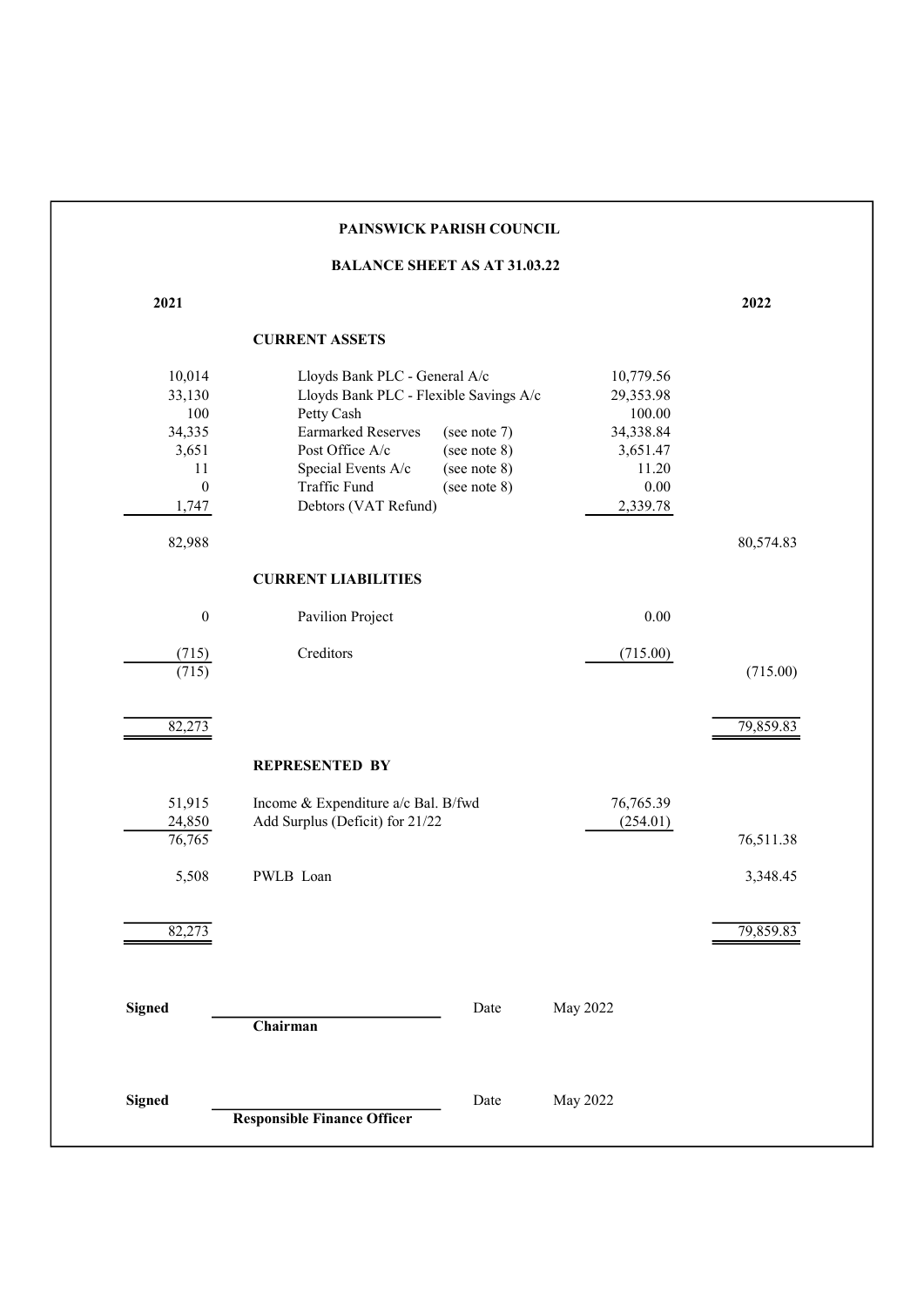#### PAINSWICK PARISH COUNCIL

### ACCOUNTS FOR THE YEAR ENDED 31st MARCH 2022

### NOTES TO THE ACCOUNTS

### 1 ASSETS

The purchases costing more than £100 :-

| a. | Defib at Edge              | 1,486.00 |
|----|----------------------------|----------|
|    | Bench at Slad              | 926.00   |
|    | Notice Board Town Hall     | 1,333.00 |
|    | Bench at Gyde              | 1,111.00 |
|    | <b>Bench at New Street</b> | 913.00   |
|    | Defib at Golf Course       | 1,595.00 |
|    | Bench at Gyde              | 1,204.00 |
|    | Defib Painswick Centre     | 1,595.00 |
|    | Computers & Monitors       | 1,333.00 |
|    |                            |          |

b. The following assets costing more than £1000 were disposed of.

Nil

#### 2 BORROWINGS BY THE COUNCIL

During the year ended 31st March 2016 the Council borrowed £20,000.00 from the Public Works Loan Board. The term of the loan is ten years at the rate of 2.67% p.a. interest. The current balance is £3,348.45

### 3 LEASES

The Council has granted a lease in respect of the Upper Hall to C.L.I.P. The lease is rolling and for an initial period of one year commencing on 1st January 2012. The rent is to be reviewed every third anniversary.

The Council granted a licence to PSALMS (Sportily) & Painswick Youth Football Club. in respect of the Painswick Youth & Community Pavilion for an initial period of three years commencing 1st April 2014 which is ongoing.

The Council has granted a lease in respect of Business Unit No.2 St.Mary Street to Dr.Morse Herbs UK . The lease is a five year rolling lease commencing 1st September 2016.

The Council has granted a lease in respect of Business Unit No.1 St.Mary Street to R. Aker . The lease is a five year rolling lease commencing 1st September 2016.

The Council has granted a lease in respect of Cemetry Chapel to Mr D. Parrott . The lease is a five year rolling lease commencing 1st June 2020.

## 4 DEBTS OWED TO THE COUNCIL

The council was owed £2,339.78 which comprises of of a VAT refund.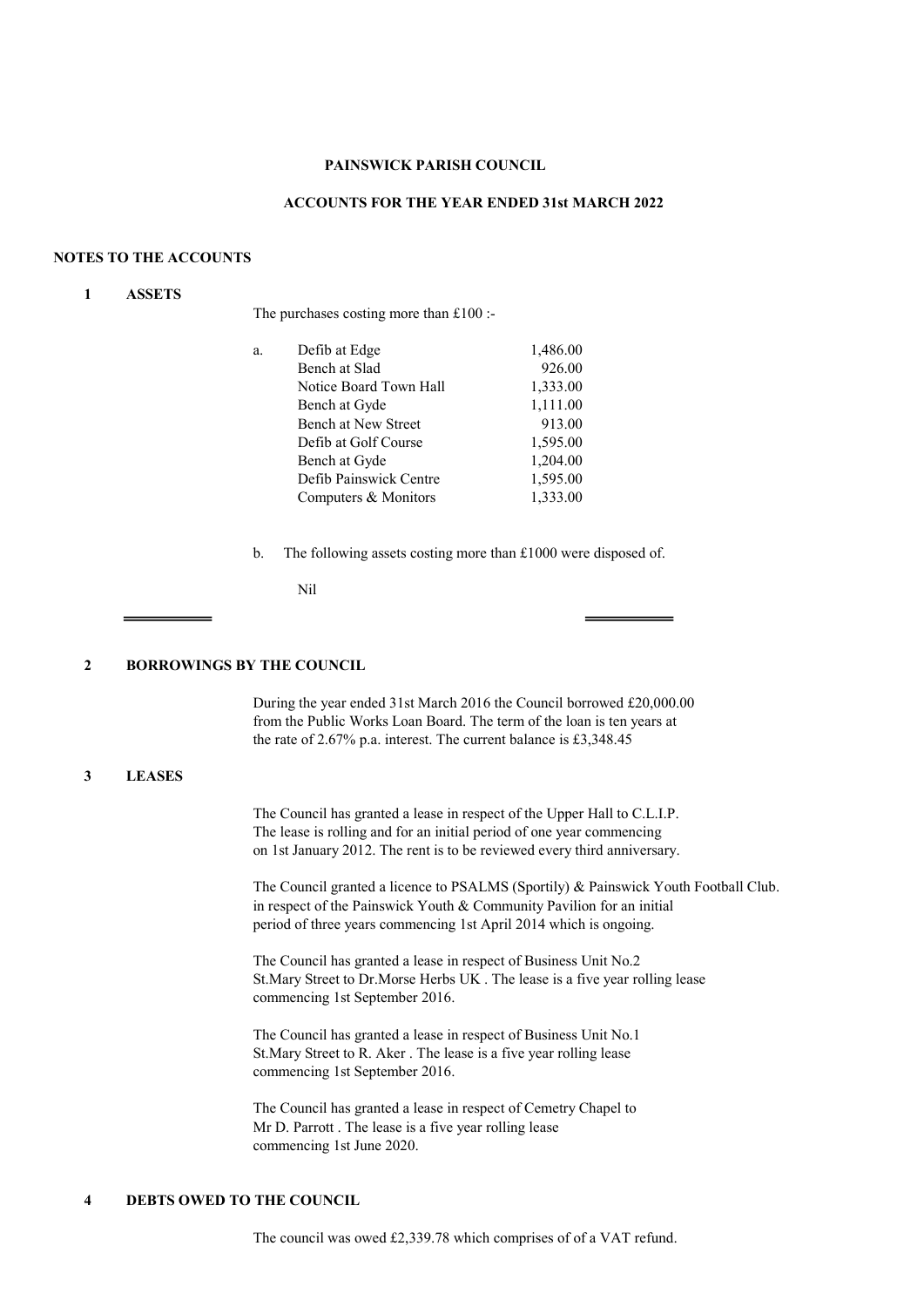# 5 DEBTS OWED BY THE COUNCIL

The Council owed £715.00 in respect of the audit fees for the year ended 31st March 2022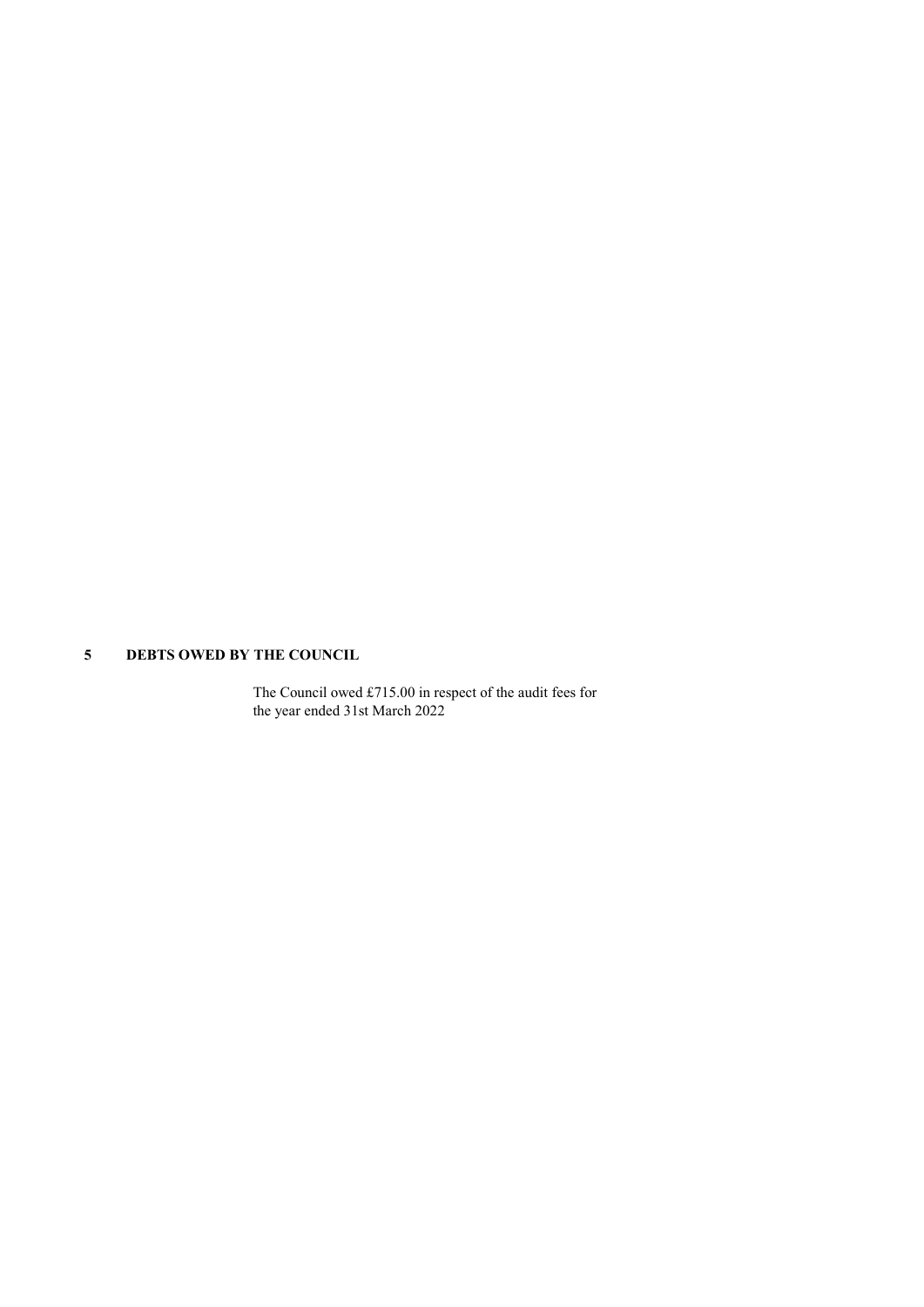# 6 TENANCIES

There were no tenancies as at 31st March 2022

# 7 EARMARKED RESERVES WITHIN THE GENERAL FUND

| 2021     |                                   | 2022     |
|----------|-----------------------------------|----------|
| 8,811    | Vehicle Replacement               | 9,811    |
| 4,500    | Tools & Equipment                 | 4,500    |
| 3,000    | Cemetery Lodge Emergency Funds    | 3,000    |
| 11,208   | Town Hall Maintenance             | 11,208   |
| 1,000    | Office Equipment                  | 1,000    |
| 2,000    | General Parish Emergency Funds    | 2,000    |
| 2,000    | Recreation Ground Emergency Funds | 2,000    |
| 1,300    | Elections (Mid & End of Term)     | 1,300    |
| 1,031    | Christmas Lights Fund             | 0        |
| 6,292    | Play Painswick                    | $\Omega$ |
| $\theta$ | Parish Plan                       | 1,000    |
| $\theta$ | Pavilion Maintenance              | 1,000    |
| 0        | Traffic                           | 2,000    |
| 41,142   |                                   | 38,819   |

# 8 OTHER EARMARKED RESERVES WITHIN THE GENERAL FUND

| Post Office Account | 3,651 |
|---------------------|-------|
| Special Events      | 11    |
|                     |       |
|                     | 3,663 |

 $\equiv$ 

۰

## 9 GRANTS

 $\overline{\phantom{0}}$ 

 $\overline{\phantom{0}}$ 

#### Donations to Local Charities:-

| St. Mary's PCC Yew Trees  | 150 |
|---------------------------|-----|
| Beacon Conservation Group | 400 |
| Hand Made in Painswick    | 500 |
| Painswick Feast           | 250 |
| Friends of Croft School   | 300 |
| Poppy Appeal              | 150 |
| Edge PCC                  | 500 |
| Slad PCC                  | 500 |
| Sheepscombe PCC           | 500 |
|                           |     |

3,250